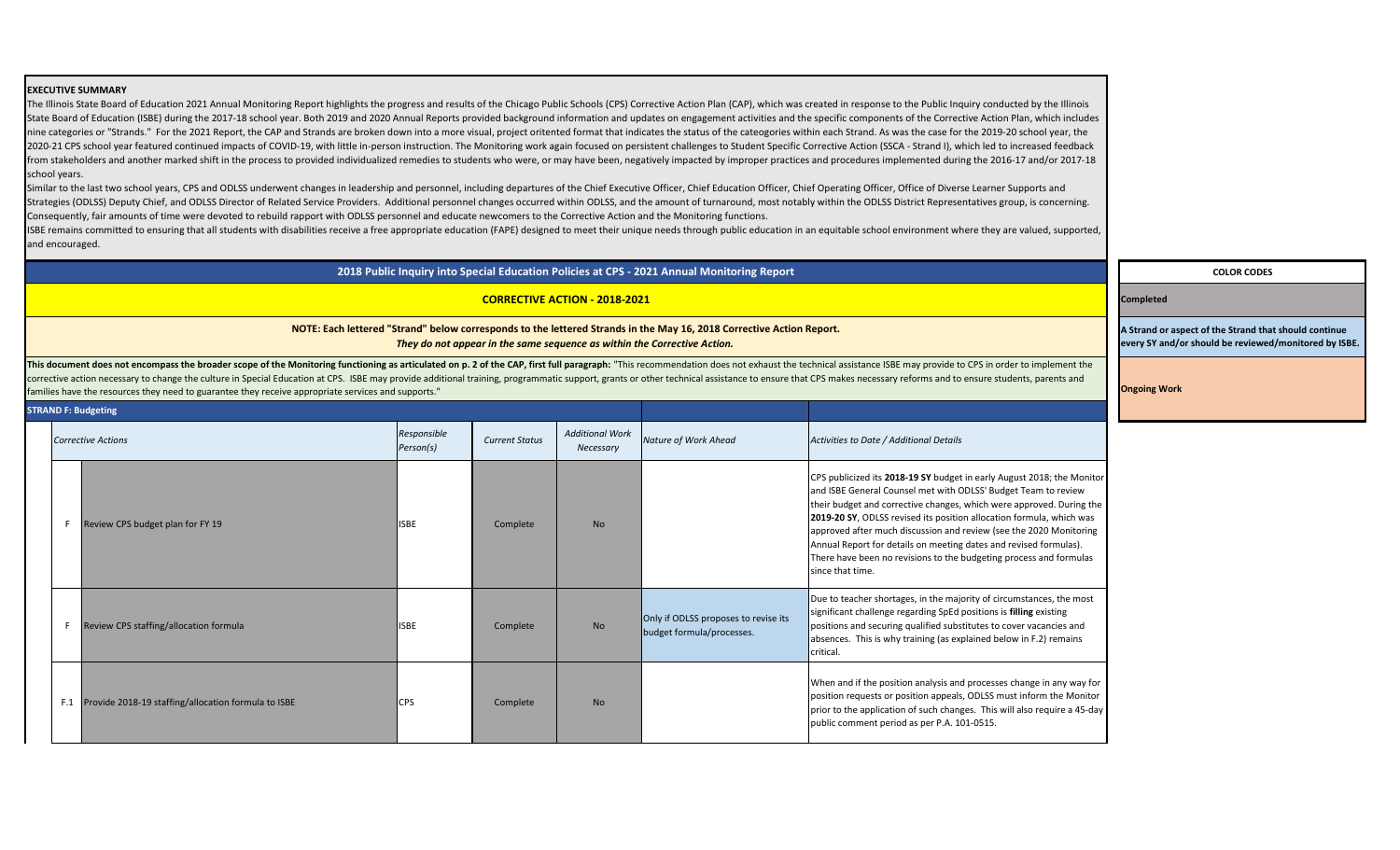| F.2 | Establish an appeals process that includes: Documentation required from<br>schools and timelines of expected response from ODLSS | <b>CPS</b> | Complete                                                                                                                                                                                                                                                                                                                                                                            | N/A     | Only if ODLSS proposes to revise its<br>budget formula/processes.                                                                                                                         | The ODLSS Budget Direct<br>educator-based administ<br>appeals. The Monitor m<br>requests/appeals, as wel<br>regarding scheduling, IEI<br>appropriate use of specia<br>requests/appeals that m<br>assists with professional<br>extra guidance and train<br>training has also been de<br>Education meetings and<br>to matters of staffing, va                                                                                      |
|-----|----------------------------------------------------------------------------------------------------------------------------------|------------|-------------------------------------------------------------------------------------------------------------------------------------------------------------------------------------------------------------------------------------------------------------------------------------------------------------------------------------------------------------------------------------|---------|-------------------------------------------------------------------------------------------------------------------------------------------------------------------------------------------|----------------------------------------------------------------------------------------------------------------------------------------------------------------------------------------------------------------------------------------------------------------------------------------------------------------------------------------------------------------------------------------------------------------------------------|
|     | F.3 Review all staffing appeals and override unwarranted denials                                                                 | Monitor    | Ongoing. The<br>Monitor did not<br>override denials in<br>20-21; all<br>anticpated denials<br>were (and continue<br>to be) discussed<br>thoroughly with<br>the school (with<br>transparency to<br>the Monitor), and<br>support/traning is<br>offered before<br>denials are "final."<br>A school may also<br>submit additional<br>info to request<br>reconsideration<br>post-denial. | Ongoing | The Monitor reviews a real-time<br>tracking document, is notified of any<br>pending denials in order to conduct a<br>follow-up review, and is copied on all<br>correspondence to schools. | Positions are requested<br>the assistance of Case M<br>schools do not submit su<br>alerted and provided wit<br>and further discuss the r<br><b>Budget Team collaborati</b><br>warranted and the Moni<br>email notice to the scho<br>information on additiona<br>more robust utilization c<br>5/7/21 Post Budget App<br>53; 17 approved, 36 den<br>denied. NOTE: the num<br>requested by a single sch<br>may only reflect 20 scho |

| <b>STRAND C: Electronic IEP System Use</b> |                          |                       |                                     |                      |                             |
|--------------------------------------------|--------------------------|-----------------------|-------------------------------------|----------------------|-----------------------------|
| <b>Corrective Actions</b>                  | Responsible<br>Person(s) | <b>Current Status</b> | <b>Additional Work</b><br>Necessary | Nature of Work Ahead | Activities to Date / Additi |

ctor and Manager utilize a team of ODLSS strators to assist with position requests and neets with this team weekly to review position ell as to identify and discuss training needs P writing, and LRE decisions that are impacting ial education staff and thus leading to nay be unnecessary. The Monitor directs and/or I development for specific schools who need ing. RELATED: Additional school-based staff eveloped and/or scheduled for Compensatory I progress monitoring, both of which are linked acancies, and substitutes.

or appealed by school Principals, typically with Aanagers and ODLSS District Representatives. If ufficient data or documentation, the Principal is ith an opportunity to submit additional data request/appeal. The Monitor and ODLSS ively review all information. If a denial is itor does not override it, ODLSS submits an ool with details on the decision(s), as well as ial training and support for scheduling and of existing Staff, when necessary. **4/26/21**peals (for the 2021-22 SY): SpEdTs Requested: iied. SECAs Requested: 32; 16 approved, 16 nber of requests may include multiple positions chool; in other words, 53 positions requested pols submitting position requests.

*Nature of Work Ahead Activities to Date / Additional Details*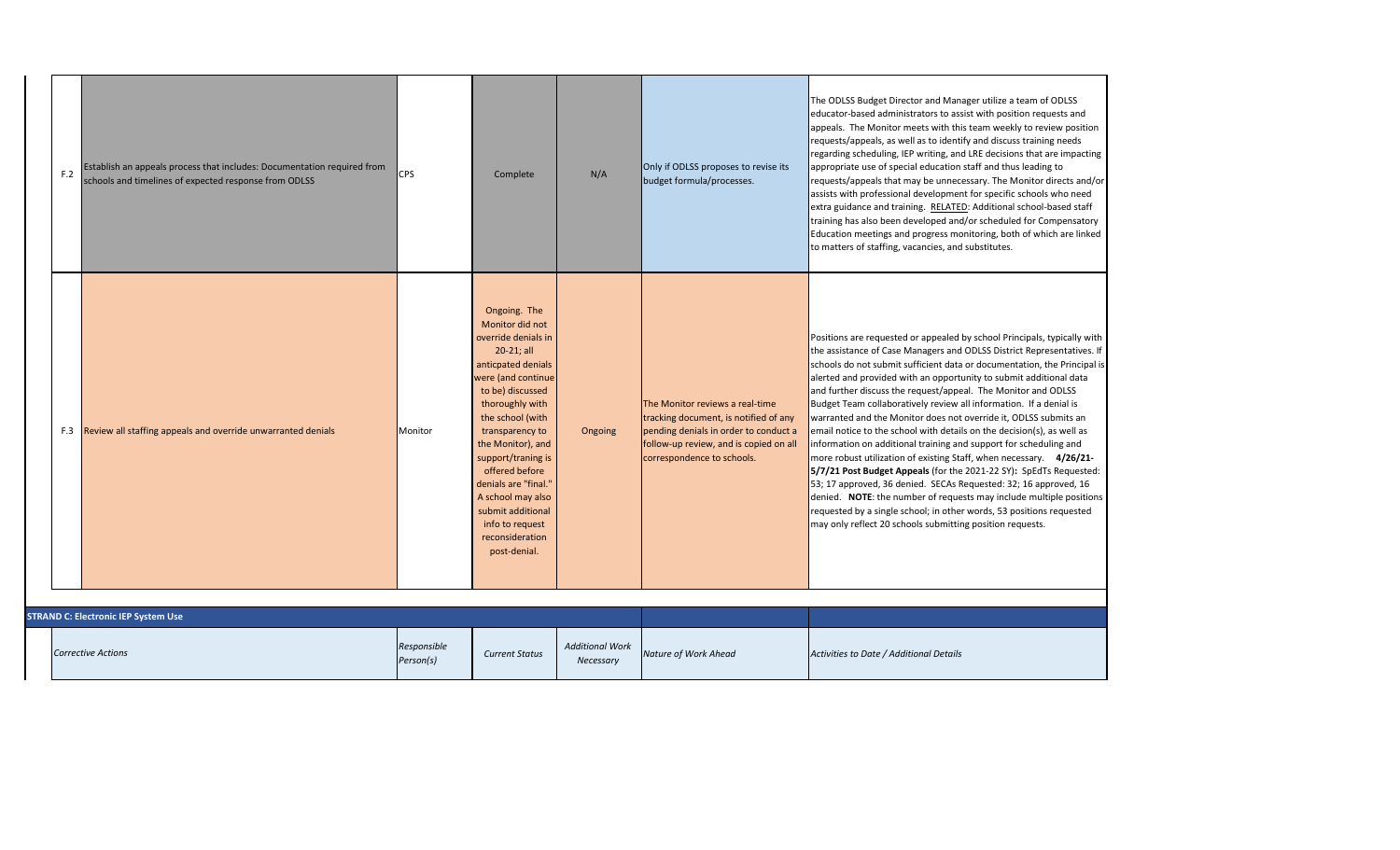|     | CPS will allow IEP teams full access to the SSM IEP system during the IEP<br>$\mathsf{C}$<br>meeting in order to enter decisions and information discussed by the team. | <b>CPS</b> | Complete                                              | <b>No</b> |                                                                                                                                                                                                                     | Previously, there were "<br>sections that could not b<br>specific person such as a<br>data had been collected<br>during and after the Pub<br>Advocate Representativ<br>system and Procedural M<br>5/18/18, 6/1/18, and 6/                                        |
|-----|-------------------------------------------------------------------------------------------------------------------------------------------------------------------------|------------|-------------------------------------------------------|-----------|---------------------------------------------------------------------------------------------------------------------------------------------------------------------------------------------------------------------|------------------------------------------------------------------------------------------------------------------------------------------------------------------------------------------------------------------------------------------------------------------|
| C.1 | CPS will use the IEP Notes section to record minutes of the meeting; Notes<br>section is part of the IEP document provided to Parents                                   | <b>CPS</b> | Complete                                              | <b>No</b> |                                                                                                                                                                                                                     | Prior to the 18-19 SY, the<br>section is now automation<br>(regardless of whether t<br>arise regarding what sho<br>has advised that staff sh<br>section can provide ther<br>that occur during the IEF<br>sections of the IEP. Trair<br>August prior to the SY at |
| C.2 | CPS will allow IEP teams to make the determination of a Separate Day<br>School ("SDS") placement at the IEP meeting.                                                    | <b>CPS</b> | Tracked each SY by<br>Monitor                         | Oversight | Continue to track SDS numbers year-to- meetings - fortunately, o<br>year.                                                                                                                                           | <b>ODLSS District Represen</b><br>SDS is considered - ISBE<br>to determine whether a<br>delayed due to the lack<br>prevalent, but referrals a<br>ODLSS lost and has not r<br>been a notable uptick in<br>29, Nov 1-4: 3; TOTAL 65<br>hire a replacement Non-     |
| C.3 | CPS will allow IEP teams to determine Paraprofessional support, ESY<br>eligibility, and transportation eligibility at the IEP meeting.                                  | <b>CPS</b> | Corrected in SSM<br>and tracked each<br>SY by Monitor | Oversight | CPS must ensure IEP teams have<br>autonomy to make decisions re: ESY,<br>parapro support, and transportation<br>when the student's need for services is<br>fully supported by qualitative and<br>quantitative data. | Professional Developme<br>importance of data to su                                                                                                                                                                                                               |

'locks and blocks" within SSM for certain be accessed until a specific date (or by a a D.R.) or after a specific type or amount of Many of these were obstacles were removed blic Inquiry. Meetings with ISBE and the es were held to confirm changes to the SSM Manual via the Public Inquiry's findings on /20/18.

e SSM system was revised, and the Notes ically generated and printed in every IEP there is text therein). Periodically, questions ould or should not be in the Notes section. ISBE hould understand the fact that the Notes m with a needed record of key conversations P meeting that are not captured in other ning on this is provided to Case Managers every t the ODLSS Case Manager Kick-Off.

Itatives must still attend IEP meetings where is in agreement with this. A report was created notable amount of meetings have been of District Representatives' ability to attend delays due to meeting attendance are not and school assignments have been slow since replaced their nonpublic manager. There has beth SDS referrals to-date: Aug: 2, Sept: 31; Oct: 5 ISBE continues to recommend that ODLSS -public Manager as soon as feasible.

ent is provided each year to reiterate the upport IEP decisions, which remains critical.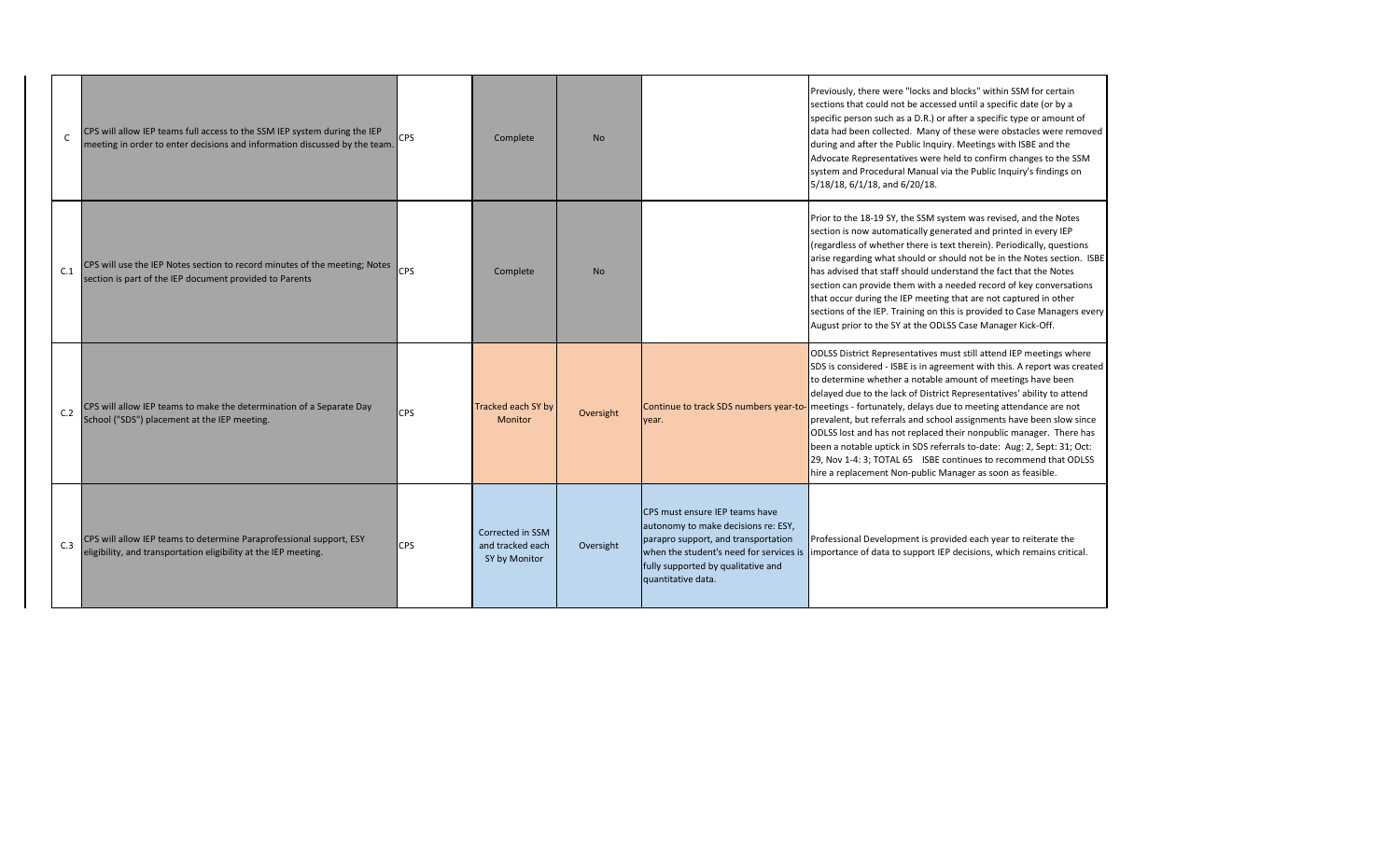|     | CPS will provide training to all staff regarding the changes in the SSM<br>C.4 system and the use of the system; procedural guidelines (i.e. Procedural<br>Manual and SSM Help Docs) will ensure consistency. | CPS/ISBE        | Complete | Oversight | It is recommended that ODLSS consult<br>with ISBE prior to any changes are<br>made in SSM re: data collection<br>processes and/or documents, new<br>processes for revisions, or any other<br>form of "locks/blocks" in Eligibility<br>documentation or IEP development. | History: All CPS Principa<br>Conference on 7/11, 7/1<br>citywide trainings per da<br>service providers on 8/2<br>were held on the North,<br>training sessions occurre<br>and certificates upon co<br>on 11/2/18. 25,478 CPS<br>webinar sign-ins may ha<br>number may be an unde<br>viewed the webinar and<br>webinar) are posted on t<br><b>NOTE: ODLSS conducted</b><br>Managers (and thus IEP<br>teams) during Septembe       |
|-----|---------------------------------------------------------------------------------------------------------------------------------------------------------------------------------------------------------------|-----------------|----------|-----------|-------------------------------------------------------------------------------------------------------------------------------------------------------------------------------------------------------------------------------------------------------------------------|---------------------------------------------------------------------------------------------------------------------------------------------------------------------------------------------------------------------------------------------------------------------------------------------------------------------------------------------------------------------------------------------------------------------------------|
| C.5 | The Monitor will review IEPs periodically to ensure teams have the ability<br>to use the IEP system.                                                                                                          | Monitoring Team | Ongoing  | Ongoing   |                                                                                                                                                                                                                                                                         | The Monitor reviews IEP<br>There is an automatic IE<br>parent or staff report or<br>an IEP meeting. The Mo<br>selection of IEPs within a<br>systemic complaint rega<br>teams "have the ability t<br>relies on the SSM Report<br>review IEP audit logs to<br>accessing and/or editing<br>to ensure that IEP Drafts<br>advance of the IEP meet<br>information via the IEP r<br>sections/components re<br>the school, Network, and |

uded in the training sessions referenced in Ily monitored via IEP reviews per Item C.5 not the most reliable). Additional training, i GenEd teacher presence and a whole-team d IEP decisions, must be further developed via and school-specific training sessions by Rs, school staff, and parent reports should

| <b>STRAND B: IEP MEETINGS</b> |                                                                                                                            |                          |                                               |                                     |                                                                                                                                                                                                                                    |                                                                                                                                                                                                                                        |  |
|-------------------------------|----------------------------------------------------------------------------------------------------------------------------|--------------------------|-----------------------------------------------|-------------------------------------|------------------------------------------------------------------------------------------------------------------------------------------------------------------------------------------------------------------------------------|----------------------------------------------------------------------------------------------------------------------------------------------------------------------------------------------------------------------------------------|--|
|                               | <b>Corrective Actions</b>                                                                                                  | Responsible<br>Person(s) | <b>Current Status</b>                         | <b>Additional Work</b><br>Necessary | Nature of Work Ahead                                                                                                                                                                                                               | Activities to Date / Additi                                                                                                                                                                                                            |  |
| B                             | ISBE expects that required members of the IEP team are present at every<br>IEP meeting unless the Parents sign an excusal. | CPS/ISBE                 | This is being<br>monitored by<br><b>ODLSS</b> | training                            | Continuing to not only stress the<br>Ongoing oversight limportance of required participants by<br>by ISBE and ODLSS; law, but also teaching the rationale<br>behind each participant's unique<br>expertise to benefit the Student. | This component was inclu<br>Item C.4, and it is partial<br>(however this method is<br>with a particular focus or<br>approach to Eligibility and<br>Case Manager Meetings,<br><b>ODLSS.</b> CTU members, D<br>lend to school selection. |  |

**History:** *Als were trained during the Summer 2018 Legal* Conference on 7/11, 7/12, 7/13, 7/17, 7/18, 7/19, & 7/20/18. Two ay occurred for all CPS teachers and related 27, 8/28. 8/29, 8/30, and 8/31/18. Trainings , South, and West sides of Chicago. Additional ed via webinar (which were tracked per sign-in ompletion) and via additional in-person sessions S staff members were trained, although some ave represented group trainings, therefore this erestimate of individuals who have actually I materials. All training materials (and the the Monitor website and the ODLSS website. d follow-up training sessions for all Case teams, as Case Managers then train their er 2018.

Ps weekly depending on the reasons for review. There is an automation is named in a r complaint or for whom the Monitor attends onitoring Team also reviews a random a school if a staff member or parent reports a arding that school. In order to ensure that IEP to use the IEP system," the Monitoring Team ts to which they have access; they will also ensure that a variety of team members are g the appropriate sections of an IEP, as well as s are worked on and provided to Parents in ting, as required by law. Lastly, ISBE utilizes reviews to determine what

equire additional training or corrective action at d District levels.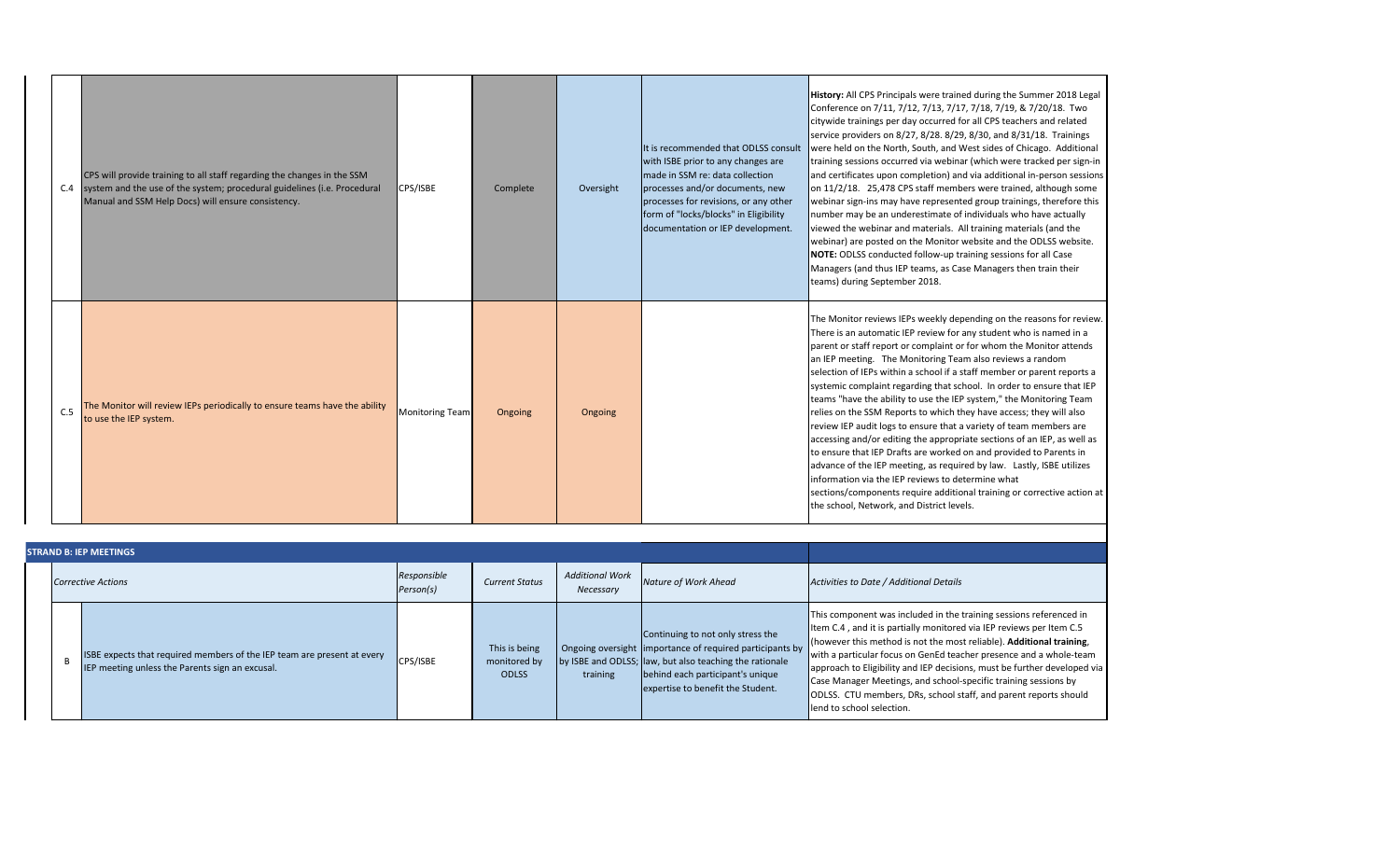ing was covered at the beginning of the SY for tems C.4 and G.6); it should be noted that CPS s, registration, and tracking staff who was ughout the SY. The Monitor also provides dual schools or directs that staff attend ODLSS ich are comprehensive and Monitor-approved). Summer 2018, ODLSS offered IEP (3hrs each) across all District Networks on 6/25, 7/11, 7/12, 7/17 & 7/18, 7/19, 7/20, 7/23, 7/25, 7/31, 8/8, 8/20,

| B.1 | CPS will empower IEP teams to make decisions at meetings; this will be<br>communicated to all SpEd Staff & Parents at the start of the 2018-19 SY;<br>CPS will develop a communication plan that is approved by ISBE        | CPS/ISBE              | Complete                                                                                                                                                                | N/A                                                                                                                  | N/A                                                                                                                                                                                                                                       | This occurred via change<br>these changes in Item C<br>sessions referenced in It<br>embedded in the trainin<br>Announcement on 8/26,<br>occurred during the Spri                                                                                                         |
|-----|-----------------------------------------------------------------------------------------------------------------------------------------------------------------------------------------------------------------------------|-----------------------|-------------------------------------------------------------------------------------------------------------------------------------------------------------------------|----------------------------------------------------------------------------------------------------------------------|-------------------------------------------------------------------------------------------------------------------------------------------------------------------------------------------------------------------------------------------|--------------------------------------------------------------------------------------------------------------------------------------------------------------------------------------------------------------------------------------------------------------------------|
| B.2 | CPS will provide a monthly report identifying meetings continued and a<br>reason for the continuance. If a meeting is continued for D.R. or Principal<br>approval, CPS will report the reasons why approvals were required. | CPS/Monitor<br>access | Ongoing                                                                                                                                                                 | Ongoing oversight<br>by ISBE, but ODLSS<br>must<br>independently run<br>and track these<br>reports for<br>oversight. | This was remedied prior to the start of<br>the SY in that Principals/DRs no longer<br>approve specialized services in IEPs,<br>with the exception that DR's oversee<br>SDS placements as noted above in Item<br>C.2, which ISBE approved. | The Monitor has direct a<br>infomation, but ODLSS/I<br>delays are not occurring<br>delays that occur. NOTE<br>District Representative (<br>recommend placement<br>service in Charter/Contr                                                                               |
| B.3 | The Monitor or other ISBE Staff will attend IEP meetings throughout the 3-<br>year implementation of the CAP. The Monitor may provide feedback to the Monitoring Team<br>IEP team and D.R. following the meeting.           |                       | Ongoing                                                                                                                                                                 | <b>Ongoing IEP</b><br>attendance                                                                                     |                                                                                                                                                                                                                                           | A Monitoring Team men<br>Parent/Guardian/Studer<br>circumstances as a neut<br>decisions are equitable a<br>law. This is explained to<br>process is overseen in th<br>foremost.                                                                                           |
| B.4 | CPS will enable ISBE to provide training regarding drafting legally compliant CPS/ISBE<br><b>IEPS</b>                                                                                                                       |                       | <b>Initial training</b><br>completed in 2018,<br>but ongoing<br>training is needed<br>in this area due to<br>the size of the<br>District and regular<br>staff turnover. | Oversight                                                                                                            | Oversight                                                                                                                                                                                                                                 | An overview of IEP writi<br>Staff and Parents (see It<br>coordinated all locations<br>trained before and throu<br>these trainings at indivic<br>PD's on IEP writing (whio<br>Additionally, during the<br>Development Trainings<br>6/25, 7/11, 7/12, 7/17 8<br>8 8/30/18. |

es in the SSM system (see meeting dates re: above) and was an element of the training tem C.4. The "communication plan" was ng, but CPS also provided an SSM  $\delta/18$  to alert all Users of the changes that ing and Summer months.

access to the reports that capture this DRs should check it monthly to ensure that g and to address correlating issues if there are  $\underline{\mathsf{E}}$ : Only two types of meetings require ODLSS (DR) attendance: those to consider and in a SDS, and adding transportation as a related ract/Options schools.

mber attends ED/IEP meetings upon request by nt, CPS staff, or ISBE colleague - in all tral third party to ensure discussions and and adhere to best practices and state/federal is all at the beginning of the meeting. The he best interest of the student, first and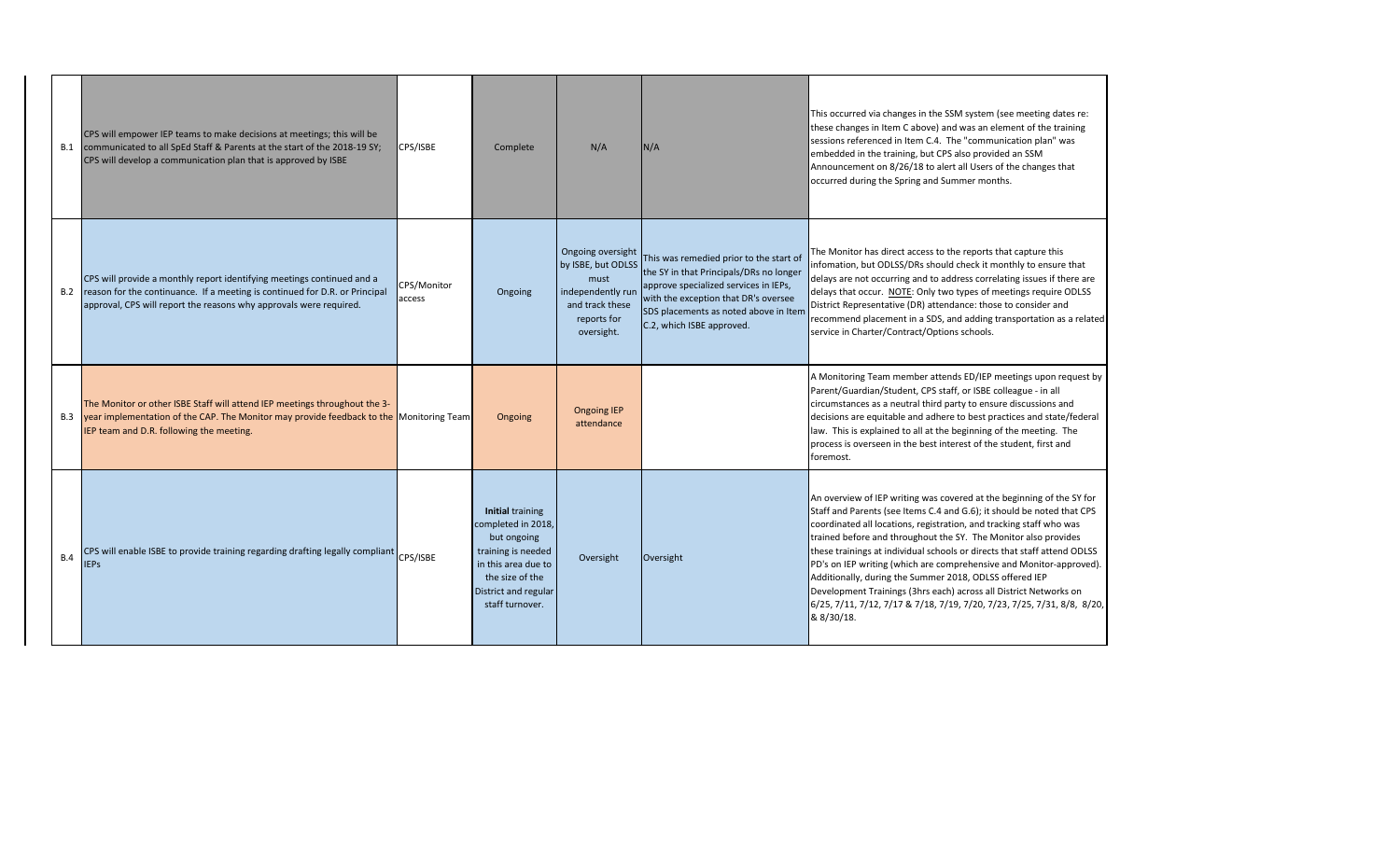**2020-21 SY**: ISBE facilitated 11 IEP meetings in CPS. While the Monitor itation for various meetings/cases, facilitation

| B.5        | CPS will enable ISBE to provide District Rep's and other select staff with<br>training regarding facilitated IEPs | CPS/ISBE    | Initial training<br>completed in 2018,<br>but ongoing<br>training is needed<br>due to critital<br><b>ODLSS staff</b><br>turnover. | Training should<br>occur again given<br>staff turnover -<br>whether by Key2Ed<br>or ODLSS. | ISBE recommends this occur at least<br>once per year; consider ODLSS staff<br>and Case Manager turnover rates.           | The initial training occurr<br>trained our ISBE Facilitate<br><b>Parent Involvement Spec</b><br>small handful of attende<br>present for this training a |
|------------|-------------------------------------------------------------------------------------------------------------------|-------------|-----------------------------------------------------------------------------------------------------------------------------------|--------------------------------------------------------------------------------------------|--------------------------------------------------------------------------------------------------------------------------|---------------------------------------------------------------------------------------------------------------------------------------------------------|
| <b>B.6</b> | CPS will use ISBE IEP meeting facilitators throughout the school year at<br>sites identified by the CPS Monitor   | CPS/Monitor | Ongoing                                                                                                                           | Ongoing                                                                                    | ISBE recommends ODLSS encourage<br>ISBE facilitation via Principal-based<br>communication and in monthly CM<br>meetings. | 2020-21 SY: ISBE facilitat<br>has recommended facilit<br>Iwas not mandated.                                                                             |

### *Nature of Work Ahead Activities to Date / Additional Details*

nitor housed in the Legal Department and a he Special Education Department, who n the Corrective Action work.

 $\frac{1}{2}$  requirement and specific expectations were reiterated prior to the due to a notable amount of staff turnover in

istrator access to the SSM system (albeit not cess to all IEPs/evaluations/related documents ict Reports. This is critical to investigate well as to carry out most Strands of the

|          | <b>STRAND A: ISBE APPOINTED MONITOR</b>                                                                                                                 |                                |                                |                                     |                                             |                                                                                                                                          |
|----------|---------------------------------------------------------------------------------------------------------------------------------------------------------|--------------------------------|--------------------------------|-------------------------------------|---------------------------------------------|------------------------------------------------------------------------------------------------------------------------------------------|
| Activity | Responsible<br>Person(s)                                                                                                                                |                                | <b>Current Status</b>          | <b>Additional Work</b><br>Necessary | Nature of Work Ahead                        | Activities to Date / Additio                                                                                                             |
| Α        | Appointment of the Monitor                                                                                                                              | <b>ISBE General</b><br>Counsel | In place                       |                                     |                                             | Currently, there is a Moni<br>Principal Consultant in the<br>provides assistance with t                                                  |
| A.1      | CPS will fully cooperate with the Monitor including timely notice of<br>meetings, requested data, and other info related to the CAP's<br>implementation | CPS/Monitor                    | Ongoing                        | Ongoing                             | Continued cooperation and<br>collaboration. | This requirement and spe<br>start of the 2021-22 SY du<br>ODLSS in the 2020-21 SY.                                                       |
| A.2      | The Monitor will have access to the SSM system to independently monitor<br>IEPs throughout the school year.                                             | CPS/Monitor                    | Access provided<br>and current | <b>Ongoing access</b>               | Continued access to SSM                     | The Monitor has Administ<br>full access), including acce<br>and to SSM-based District<br>reports/complaints, as we<br>Corrective Action. |

red in collaboration with Key2Ed (Co. who tors) on 10/18/18. ODLSS Leadership and cialists were also present. There are only a ees, including ODLSS leadership, who were and remain in ODLSS to-date.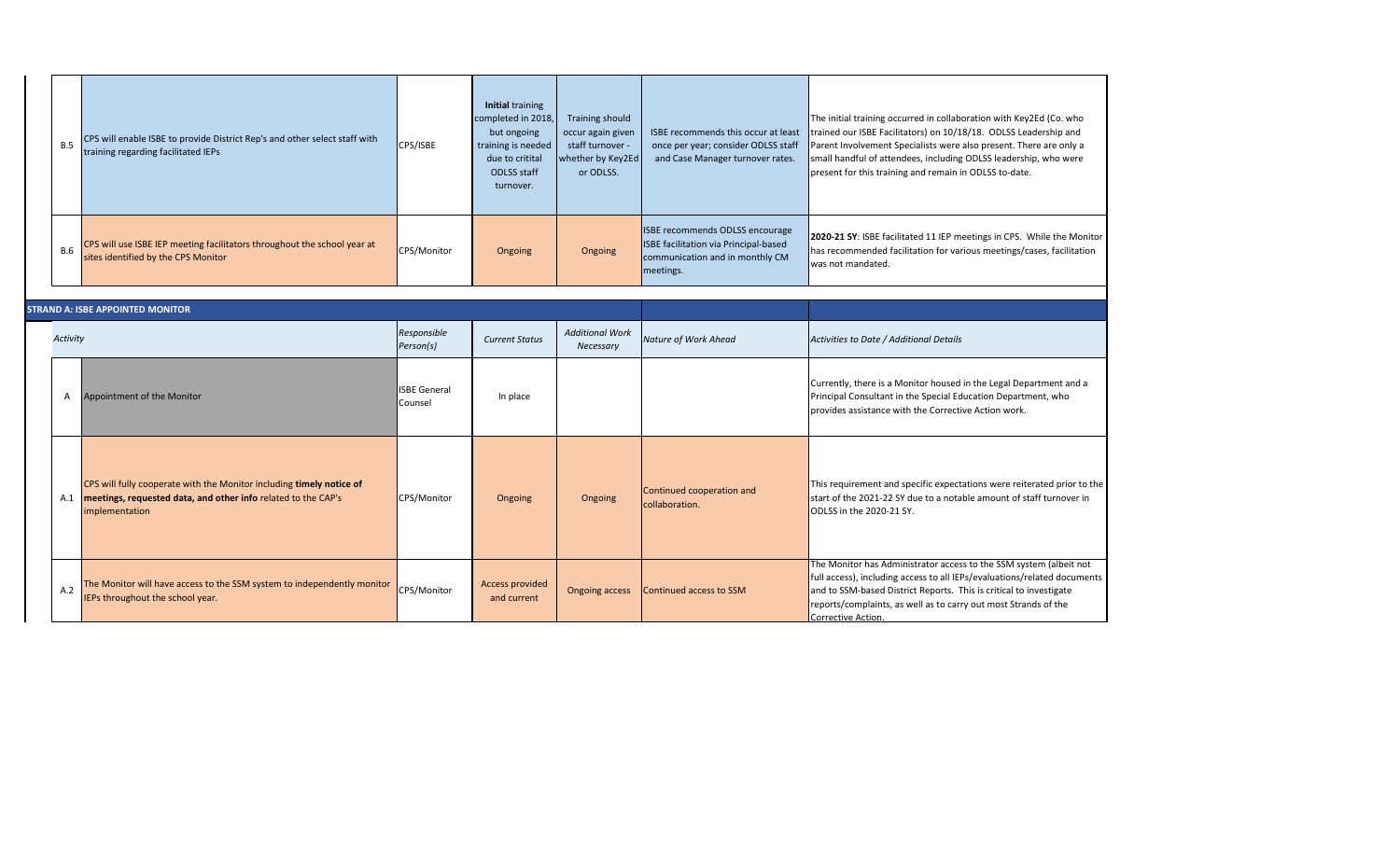and the Public Comments. ISBE provided final and the Manual was submitted to ODLSS Senior  $n$ ications. As of 11/2/21, the updated manual ; the Monitor made inquires on 10/6 and 10/13 and it was relayed that CPS Communications heir review. **UPDATE**: The 2021-22 PM was published on or near **12/6/21**.

 $\alpha$  pecific expectations were reiterated prior to the due to a notable amount of staff turnover in

ery monthly FAB meeting - provides updates necessary/appropriate. Notices of the meeting ast meeting notes are also publicly posted on or submitted to Parents via a listserv. The Ittends the debrief meetings the following week lvement Specialists, ODLSS leadership, and the onship b/w the FAB and ODLSS has been and This relates to the virtual format of the m, and advisory-based issues.

etings changed in the 18-19 SY. The Advocates ISBE and invite CPS when necessary. However, s the middle-man. The meetings were also such, ISBE determined that CPS and the municate directly and now facilitates monthly tings, including/inviting CPS, ISBE, and re CTU, SEIU Local 73, the CPAA, and the ODLSS officers and other parents). The Monitor also pEd Meetings between CPS and the CTU.

| A.3 | CPS will seek approval from the Monitor prior to changing or adopting<br>policies and procedures re: SpEd, including changes to the Procedural<br>Manual        | <b>CPS</b> | Ongoing<br>(whenever edits<br>are made to the<br>Procedural<br>Manual). | Ongoing review<br>pending.         | Review all pending revisions to SpEd<br>when revisions are policies, procedures, guidance, and<br>related communication. | Changes to the PM are re<br>that the PM is ready for p<br>For the 21-22 school year<br>the PM on 6/11/21, and II<br>recommendations on 6/1<br>unaddressed by CPS, and<br>comment (per statute) 6/<br>and CPS Law on 9/1/21 to<br>recommendations/edits a<br>edits to CPS by 9/8/21, ar<br>Leadership and Communi<br>has not been published; t<br>as to projected timing, an<br>has not yet completed the<br>published on or near 12/6 |
|-----|-----------------------------------------------------------------------------------------------------------------------------------------------------------------|------------|-------------------------------------------------------------------------|------------------------------------|--------------------------------------------------------------------------------------------------------------------------|---------------------------------------------------------------------------------------------------------------------------------------------------------------------------------------------------------------------------------------------------------------------------------------------------------------------------------------------------------------------------------------------------------------------------------------|
| A.4 | CPS will provide the Monitor with dates for all trainings related to SpEd<br>and allow the Monitor or designee to attend and/or participate in the<br>trainings | <b>CPS</b> | Ongoing                                                                 | Ongoing oversight<br>of trainings. |                                                                                                                          | This requirement and spe<br>start of the 2021-22 SY du<br>ODLSS in the 2020-21 SY.                                                                                                                                                                                                                                                                                                                                                    |
| A.5 | CPS will invite the Monitor to all PAC (Parent Advisory Council) meetings.<br>NOTE: Now called the ODLSS FAB (Family Advisory Board)                            | <b>CPS</b> | Ongoing                                                                 | <b>Monthly Meetings</b>            |                                                                                                                          | The Monitor attends ever<br>and fields questions as ne<br>location, agenda, and pas<br>the ODLSS website and/o<br>Monitoring Team also att<br>with ODLSS Parent Involv<br>FAB Officers. The relation<br>continues to be tense. Th<br>meeting, communication,                                                                                                                                                                          |
| A.6 | CPS will invite the Monitor to all meetings with the Advocates when issues<br>of Policy or Procedures are discussed                                             | CPS/ISBE   | Ongoing                                                                 | <b>Recurring meetings</b>          | It is critical that ISBE continues to<br>attend/facilitate these meetings.                                               | The nature of these meet<br>preferred to meet with IS<br>ISBE was then serving as t<br>turning adversarial. As su<br>Advocates need to comm<br>Joint Stakeholders Meetir<br>representatives from the<br>Family Advisory Board (of<br>attends monthly Joint SpE                                                                                                                                                                        |

reviewed in the Summer prior to the next SY so publication at the BOY or as soon as feasible. ar, ODLSS notified the Monitor of revisions to d ISBE provided feedback, edits, and /18/21. Many recommendations were left d CPS posted the document for public  $6/25$  -  $8/17/21$ . The Monitor met with ODLSS

to discuss ISBE's pending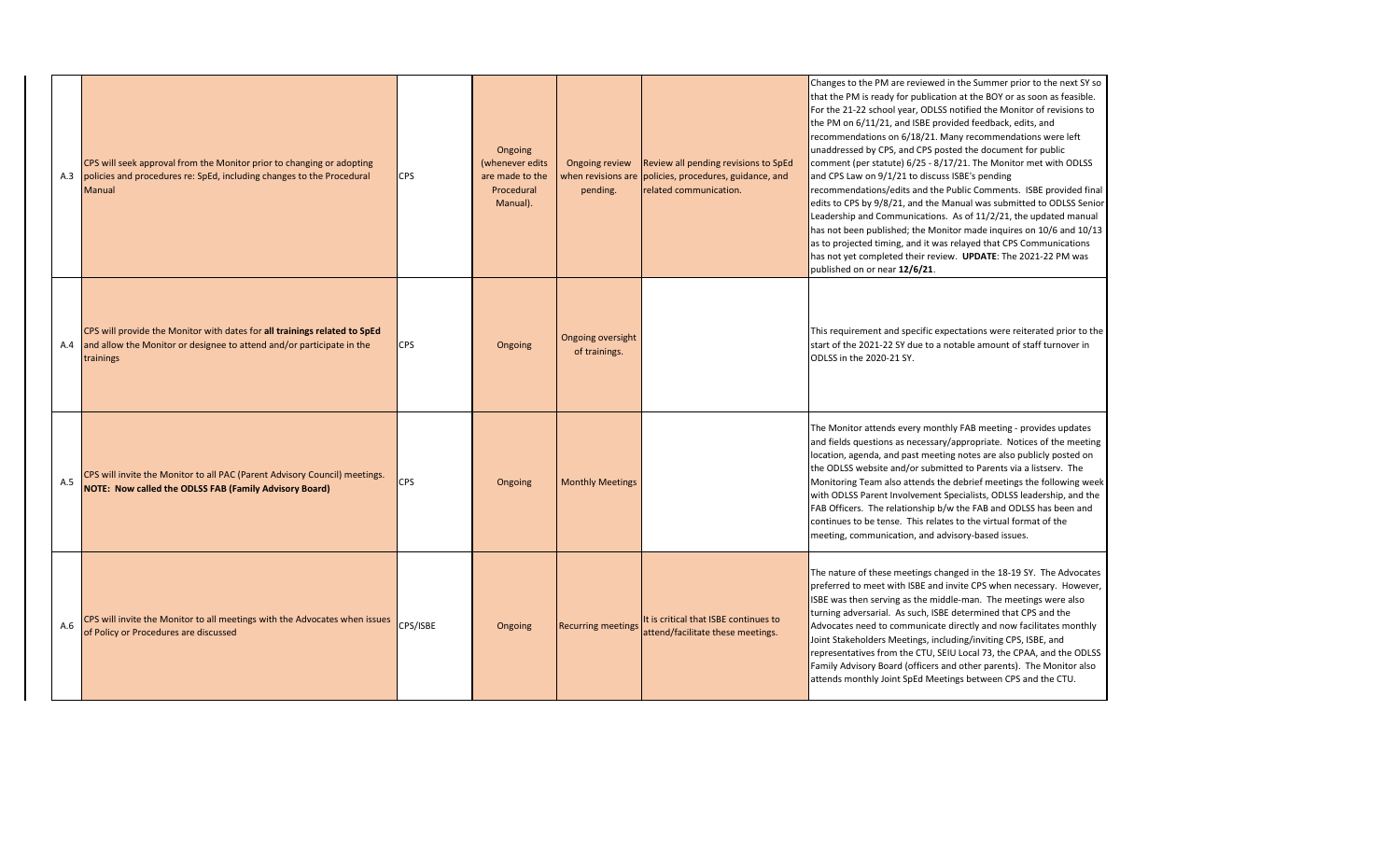|     | The Monitor will be accessible to CPS staff for the purpose of raising<br>A.7 concerns or filing complaints against CPS. Staff who report concerns to the ISBE/CPS<br>Monitor shall not suffer retaliation.                                                                                         |             | Ongoing                     | Ongoing | The Monitor receives a minimum of 2-5<br>calls (or other methods of outreach)<br>per day from ODLSS staff, CTU<br>members, Parents, and school-based<br>staff. Much outreach occurs to request<br>clarity or guidance that has not been<br>provided by ODLSS/CPS. Outreach also stakeholders also contad<br>occurs when staff seeks to problem-<br>solve specific cases or matters in which when appropriate and a<br>they are not comfortable or confident<br>bring to their<br>Manager/Director/Chief/CEdO/CEO.<br>This continues to-date. | The ISBE Monitor email<br>2018, and an anonymou<br>in September 2018. The<br>Anybody, including Pare<br>the Monitor's email and<br>will continue to engage<br>conducts unilateral cons<br>confidentiality is a priori<br>cited as a concern. |
|-----|-----------------------------------------------------------------------------------------------------------------------------------------------------------------------------------------------------------------------------------------------------------------------------------------------------|-------------|-----------------------------|---------|----------------------------------------------------------------------------------------------------------------------------------------------------------------------------------------------------------------------------------------------------------------------------------------------------------------------------------------------------------------------------------------------------------------------------------------------------------------------------------------------------------------------------------------------|----------------------------------------------------------------------------------------------------------------------------------------------------------------------------------------------------------------------------------------------|
| A.8 | ISBE and the Monitor will have the authority to provide Technical<br>Assistance or additional corrective action if CPS does not fully implement<br>this plan and take other affirmative actions to change the policies,<br>procedures, and practices that are inconsistent with the IDEA.           | <b>ISBE</b> | Ongoing                     | Ongoing | See above.                                                                                                                                                                                                                                                                                                                                                                                                                                                                                                                                   | In June 2021 the Board a<br>for another SY. The Mor<br>Programs, and ISBE SpEd<br>and CPS attroneys on 7/<br>review the extended CA                                                                                                          |
| A.9 | ISBE and the Monitor will publish reports on the ISBE website on an annual<br>basis which review the status of the CAP, outline activities undertaken in<br>the previous year, and set forth activities for the upcoming year. The<br>reports will be published as long as the Monitor is in place. | Monitor     | 2019, 2020, 2021<br>Reports |         | 2022 and shift of Corrective Action to<br>sustainable improvement and<br>oversight.                                                                                                                                                                                                                                                                                                                                                                                                                                                          |                                                                                                                                                                                                                                              |

15, 8/16 (2), 8/17 (2), and 8/20/18. This also ges to the SSM system. Follow-up meetings red in Oct

|          | <b>STRAND E: Procedural Manual and Guidance</b>                                                                                                                                                                                                                                                                                                             |                          |                             |                                     |                                                           |                                                                                 |
|----------|-------------------------------------------------------------------------------------------------------------------------------------------------------------------------------------------------------------------------------------------------------------------------------------------------------------------------------------------------------------|--------------------------|-----------------------------|-------------------------------------|-----------------------------------------------------------|---------------------------------------------------------------------------------|
| Activity |                                                                                                                                                                                                                                                                                                                                                             | Responsible<br>Person(s) | <b>Current Status</b>       | <b>Additional Work</b><br>Necessary | Nature of Work Ahead                                      | Activities to Date / Additi                                                     |
|          | By August 1, 2018, CPS will update its "Procedural Manual: Guidance on<br>Providing SpEd and Related Services to SWD Pursuant to the IDEA" The<br>manual shall be publicly posted on the CPS website and a printed copy<br>provided to Parents upon request. It must be made available in Spanish<br>and translated to other native languages upon request. | <b>I</b> CPS             | 2018-19 version<br>Complete | Not for 18-19                       | See A.3 above                                             | See A.3 above.                                                                  |
| E.1      | CPS and ISBE shall seek stakeholder input during the revision process of the<br>Procedural Manual.                                                                                                                                                                                                                                                          | CPS/ISBE                 | Complete                    | N/A                                 | Input was received by the CTU,<br>Parents, and Advocates. | Meetings were held: 8/1<br>included input on change<br>with updates also occurr |

I (isbemonitor@isbe.net) was set up in July 15 submission form via website link was set up e ISBE Monitor website went live on 9/19/18. ents and advocates, can (and do) utilize both I the anonymous submission form. Many act the Monitor directly. The Monitoring team and collaborate with ODLSS on these matters at their discretion. The Monitor regularly sultation with CPS staff and Parents; ity in many matters and retaliation is often

approved an extension of the Corrective Action mitoring Team, ISBE Executive Director of Id Director had a meeting with ODLSS leaders  $/12/21$  to reconnect on common goals and AP with specific expectations.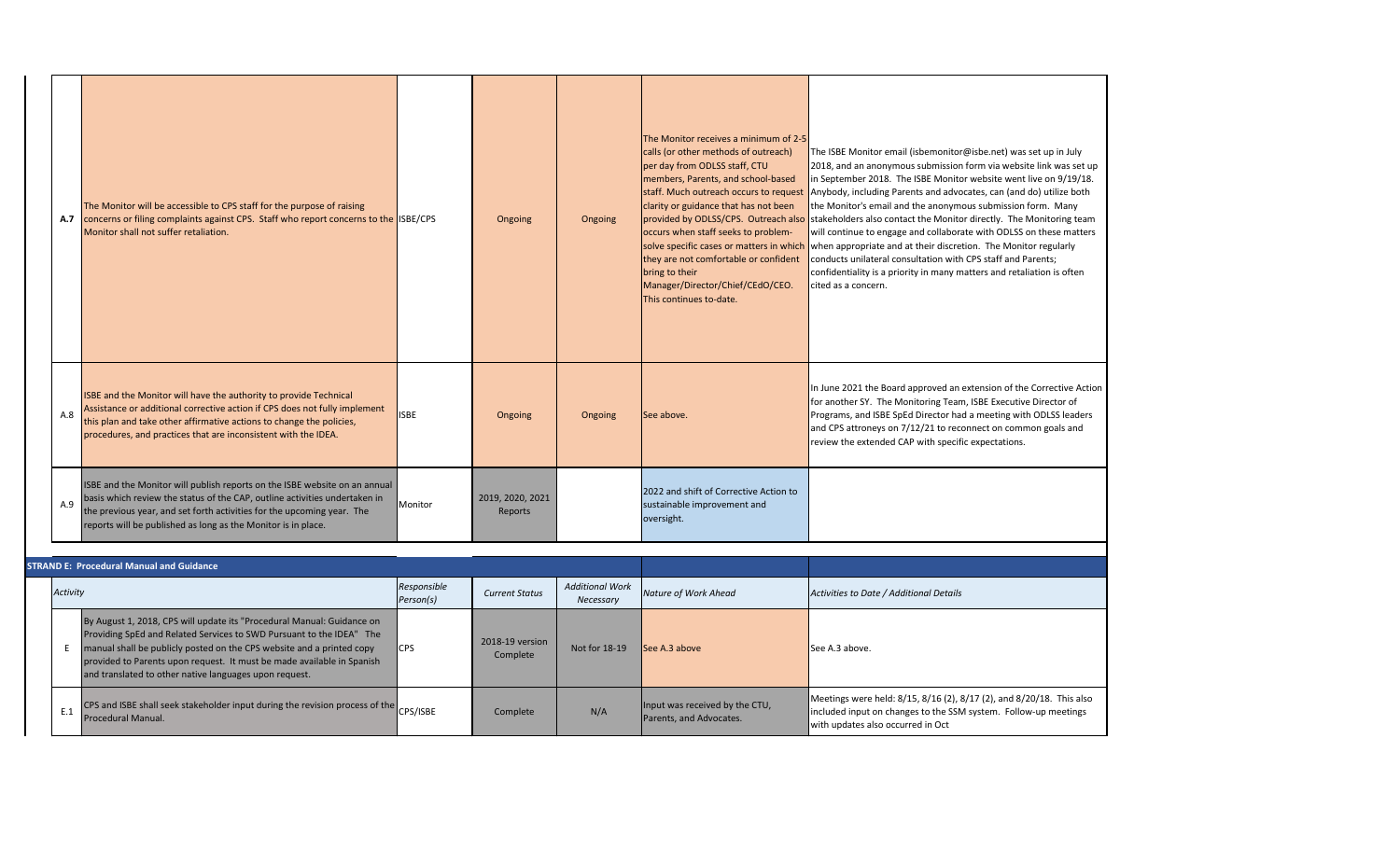| E.2 | The ISBE Monitor must review and approve all Procedural Manual changes<br>prior to implementation.                                                                                                                                                                                                                                                   | CPS/Monitor | Ongoing | The Monitor will<br>review each SY's See A.3 above<br>updates | See A.3 above. |
|-----|------------------------------------------------------------------------------------------------------------------------------------------------------------------------------------------------------------------------------------------------------------------------------------------------------------------------------------------------------|-------------|---------|---------------------------------------------------------------|----------------|
| E.3 | CPS and ISBE will determine how frequently the Manual is updated and<br>updates will coincide with SSM updates. Both should only happen during<br>the SY in response to a legal change that necessitates and update. In the<br>unlikely event this happens, the updated Manual and SSM changes must<br>be broadly disseminated to staff and parents. | CPS/Monitor | Ongoing | Ongoing<br>discussions and<br>determination of<br>changes     |                |

| <b>STRAND G: Stakeholder Involvement</b> |          |                                                                                                                                                                                                                                                                 |                          |                       |                                                                      |                                                                                               |                                                                                                                                                                                                                                                                                                                                                                                                                   |
|------------------------------------------|----------|-----------------------------------------------------------------------------------------------------------------------------------------------------------------------------------------------------------------------------------------------------------------|--------------------------|-----------------------|----------------------------------------------------------------------|-----------------------------------------------------------------------------------------------|-------------------------------------------------------------------------------------------------------------------------------------------------------------------------------------------------------------------------------------------------------------------------------------------------------------------------------------------------------------------------------------------------------------------|
|                                          | Activity |                                                                                                                                                                                                                                                                 | Responsible<br>Person(s) | <b>Current Status</b> | <b>Additional Work</b><br>Necessary                                  | Nature of Work Ahead                                                                          | Activities to Date / Additional Details                                                                                                                                                                                                                                                                                                                                                                           |
|                                          | G        | ISBE expects that CPS will engage with various stakeholder groups at<br>regular intervals throughout the SY; meetings will be structured so that CPS Monitor<br>provides opportunities for groups to obtain updates and provide feedback<br>for various topics. |                          | Ongoing               | Ongoing<br>communication<br>necessary                                | <b>ISBE continues to</b><br>mandate/attend/facilitate these<br>meetings through the 21-22 SY. | This occurs to some degree (e.g. Parent University, Spring/Fall Expo),<br>but there are still many complaints re: CPS' lack of broad and frequent<br>communication to parents and other external stakeholders, as well as<br>to ODLSS staff, and school-based staff. CPS should seek additional and<br>innovative ways to engage stakeholders, especially Parents, in<br>consultation with ISBE.                  |
|                                          | G.1      | CPS will continue to host monthly ODLSS FAB meetings, in which the ISBE<br>Monitor or other ISBE rep's will attend. CPS will provide ISBE with written<br>agendas, meeting notes, and any relevant documentation before, during,<br>and after the meeting.      | CPS/PAC                  | Ongoing               | Monthly Meetings See A.5 above.                                      |                                                                                               | The FAB facilitates these meetings and creates the agendas and<br>meeting notes/materials with the assistance of ODLSS. The FAB and<br>ODLSS have been at odds regarding the virtual meeting format, as the<br>FAB feels that ODLSS controls or attempts to control the accessibility o<br>the meetings (webinar style, Chat features, translation, etc.)                                                         |
|                                          | G.2      | CPS will meet with the ISBE monitor on a weekly basis                                                                                                                                                                                                           | ODLSS/Monitor            | Ongoing               | <b>Weekly Meetings</b>                                               |                                                                                               | The Monitor meets with ODLSS/CPS every Monday afternoon and<br>sometimes more frequently. Monitor attends weekly ODLSS District<br>Rep and SpEd Administrator meetings. In 2021, while awaiting a new<br>ISBE General Counsel, ISBE's SpEd Director and Executive Director of<br>Programs also attended these meetings. The meetings are primarily<br>facilitated by the CPS Law Dept, with attendees from ODLSS. |
|                                          | G.3      | CPS will meet with rep's from Advocate groups on a monthly basis to<br>provide relevant updates regarding CPS's SpEd system. The ISBE Monitor<br>will be in attendance.                                                                                         | CPS/ISBE/Advoca<br>tes   | Ongoing               | The Monitor has<br>advised that this<br>occur at least<br>quarterly. |                                                                                               |                                                                                                                                                                                                                                                                                                                                                                                                                   |
|                                          | G.4      | CPS will involve stakeholders in the review of the ODLSS Procedural<br>Manual prior to the start of the 18-19 SY.                                                                                                                                               | <b>CPS</b>               | Complete              |                                                                      |                                                                                               | See E.1. This is also an ongoing conversation regarding future updates<br>and edits.                                                                                                                                                                                                                                                                                                                              |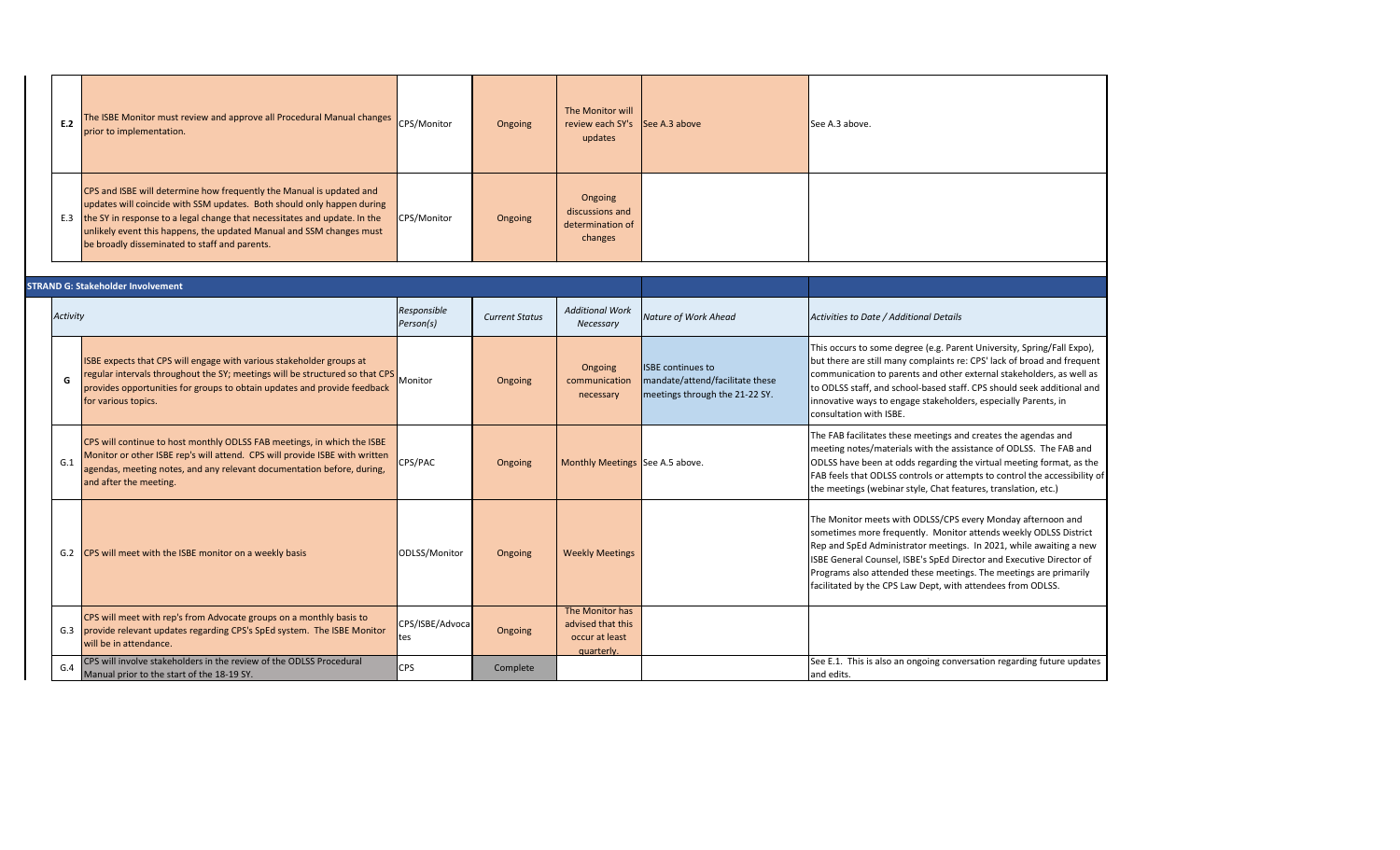| G.5 | ISBE will provide CPS with specific notices to parents that CPS must share<br>the ISBE Parent's Guide, Procedural Safeguards, and a list of low-cost and<br>free legal services available in the area. ISBE will provide these documents<br>in English and Spanish and other languages upon request. | ISBE/CPS | Complete           |                                                                 |                                                                                                                                                                                                                    | ISBE provided a Nov 201<br>Parents via school-based<br>ODLSS website. The lett<br>agree with the wording<br>based on their feedback<br>November, and CPS assi<br>pick-up days, email, and<br>to provide the Letter to |
|-----|------------------------------------------------------------------------------------------------------------------------------------------------------------------------------------------------------------------------------------------------------------------------------------------------------|----------|--------------------|-----------------------------------------------------------------|--------------------------------------------------------------------------------------------------------------------------------------------------------------------------------------------------------------------|-----------------------------------------------------------------------------------------------------------------------------------------------------------------------------------------------------------------------|
| G.6 | ISBE will provide training to parents on their rights within the first semester<br>of the 2018-19 SY. A training will take place in each network; CPS will<br>assist ISBE by providing space for these trainings and by broadly advertising<br>the trainings once scheduled.                         | ISBE/CPS | Complete for 18-19 | <b>Parent University</b><br>sessions have<br>continued every SY | Parent Universities have continued,<br>and should continue, since the 18-19<br>SY. Currently, they are virtually<br>accessed. There are usually 6 sessions<br>per month, each month features a<br>different topic. |                                                                                                                                                                                                                       |

-driven decisions, but teams need much more not want schools to slingshot into the opposite ions based on staff preference/need and not student data). Additional training is necessary ag topic of priority with both ISBE and ODLSS nd the current SY.

and described in the 18-19 SY teacher training rkshops. Training should continue every SY to with information and tools re: individualized lysis to drive and shape instruction and enable ingful progress.

ile the Public Inquiry was concluding (Spring

|          | <b>STRAND D: Data Collection</b>                                                                                                                                                                                                                                                                                           |                          |                                                                                       |                                                                                                                                                     |                                                                                                                                                                                                                                                            |                                                                                                                                                                 |
|----------|----------------------------------------------------------------------------------------------------------------------------------------------------------------------------------------------------------------------------------------------------------------------------------------------------------------------------|--------------------------|---------------------------------------------------------------------------------------|-----------------------------------------------------------------------------------------------------------------------------------------------------|------------------------------------------------------------------------------------------------------------------------------------------------------------------------------------------------------------------------------------------------------------|-----------------------------------------------------------------------------------------------------------------------------------------------------------------|
| Activity |                                                                                                                                                                                                                                                                                                                            | Responsible<br>Person(s) | <b>Current Status</b>                                                                 | <b>Additional Work</b><br>Necessary                                                                                                                 | Nature of Work Ahead                                                                                                                                                                                                                                       | Activities to Date / Addit                                                                                                                                      |
| D        | ISBE expects CPS IEP teams to use data to support decisions. CPS agrees<br>that data should be both qualitative and quantitative, including<br>observations of the student and input from the parents and their private<br>providers.                                                                                      | <b>CPS</b>               | Ongoing                                                                               | Ongoing and with<br>additional training                                                                                                             | Additional Training must continue and<br>be further developed - Case Manager<br>Meetings and SEA trainings cover some<br>aspects of data collection, IEP services,<br>and progress monitoring, but this<br>should continue and increase District-<br>wide. | ODLSS emphasizes data-<br>training on this. We do<br>direction (making decisi<br>based on individualized<br>and has been on ongoin<br>during last SY (20-21) an |
| D.1      | CPS and ISBE will work together to develop a data-driven approach to<br>decision making that will allow students to receive services in a timely<br>manner. CPS and ISBE will devise a data-driven decision making plan that<br>will be communicated to all CPS staff and parents prior to the start of the<br>2018-19 SY. | ISBE/CPS                 | Initial work<br>conducted, but this<br>should be ongoing<br>and monitored<br>further. | <b>ISBE recommends</b><br>that CPS continue<br>this training every<br>SY to ensure<br>consistency and<br>integrity amid<br>school-staff<br>turnover |                                                                                                                                                                                                                                                            | Q&Q data was defined a<br>sessions and parent wor<br>better equip IEP teams v<br>data collection and analy<br>students to make meani                            |
| D.2      | CPS will simplify data collections forms for the justification of SECAs,<br>transportation, ESY, MTSS, FBA/BIPs, and any other related service that<br>requires data collection. These forms will become part of the IEP<br>document, and copies will be provided to Parents with the final IEP.                           | <b>CPS</b>               | Complete                                                                              |                                                                                                                                                     |                                                                                                                                                                                                                                                            | This was completed whi<br>$2018$ ).                                                                                                                             |

18 Letter and list of low-cost legal services to ed hand delivery, the ISBE website, and the ter was ready earlier, but the Advocates did not and message of the letter. After several edits k, ISBE posted and released the Letter in isted with the dissemination via Report Card d SSM announcements directing Case Managers Parents/Guardians.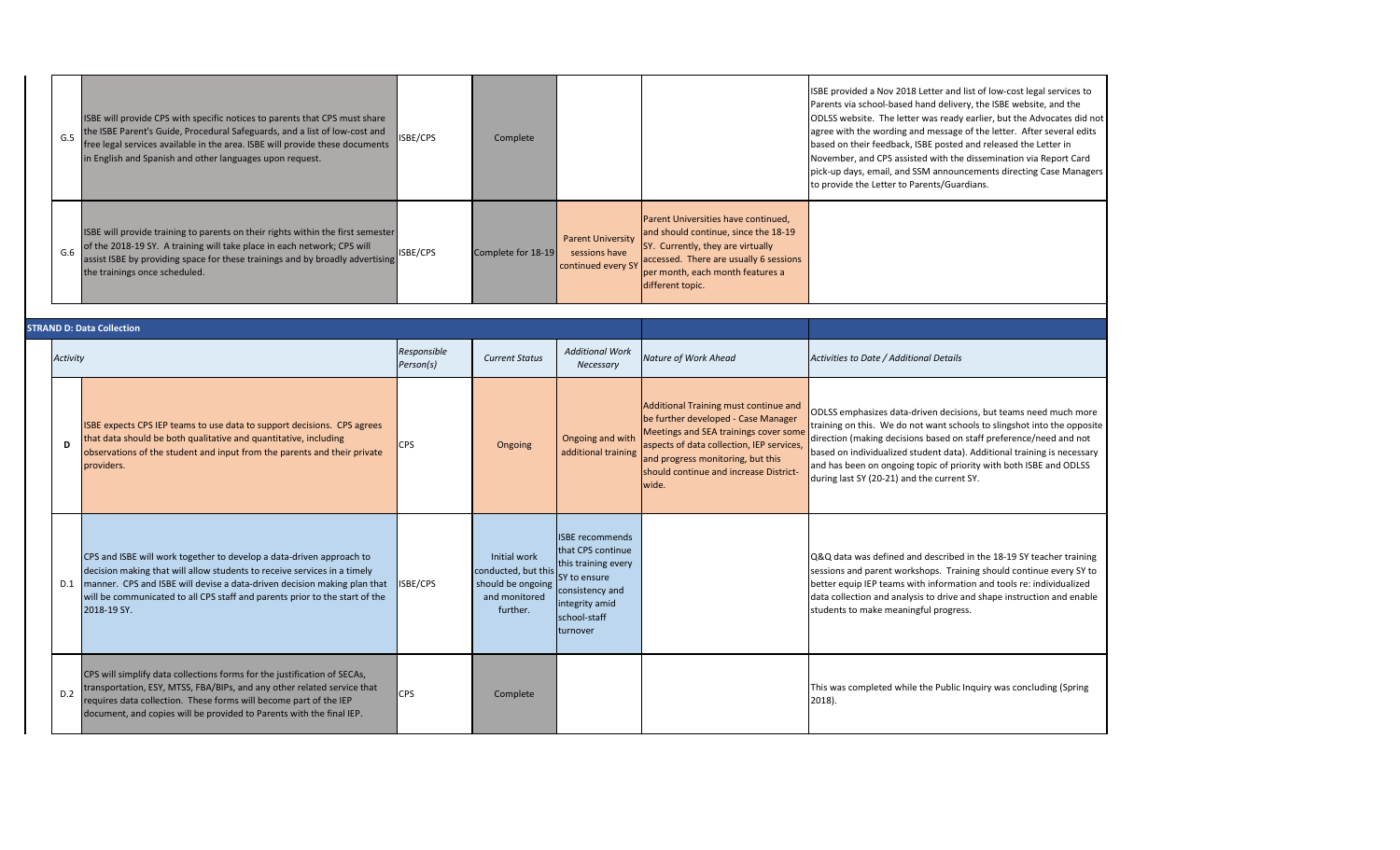| D.3 | CPS and ISBE will provide training to staff members regarding best<br>practices in the data driven decision making process. Parent training will<br>also include information regarding data-driven decision making. | <b>ISBE/CPS</b> | Initial work<br>conducted, but this<br>should be ongoing<br>and monitored<br>further. | <b>ISBE</b> recommends<br>that CPS continue<br>this training every<br>SY to ensure<br>consistency and<br>integrity amid<br>school-staff<br><b>Iturnover</b> |  | See Items D.1 and C.4. A<br>to be an ongoing topic of |
|-----|---------------------------------------------------------------------------------------------------------------------------------------------------------------------------------------------------------------------|-----------------|---------------------------------------------------------------------------------------|-------------------------------------------------------------------------------------------------------------------------------------------------------------|--|-------------------------------------------------------|
|-----|---------------------------------------------------------------------------------------------------------------------------------------------------------------------------------------------------------------------|-----------------|---------------------------------------------------------------------------------------|-------------------------------------------------------------------------------------------------------------------------------------------------------------|--|-------------------------------------------------------|

A, ISBE and ODLSS agreed to develop training i the specific needs of the SY and the climate and 20-21 SYs). District-wide trainings for 21satory Education Training, LRE decision making, Issing special education staff vacancies, and heduling.

A, ISBE and ODLSS agreed to develop training n the specific needs of the SY and the climate and 20-21 SYs). The Monitor will collaborate Accountability Team on training that aligns SPP.

**hall be invited to part in the 21-22 SY.** This was reited **be** start of the start of the 21-22 SY.

|  |          | <b>STRAND H: Additional Training Plan</b>                                                                                                                                                                                                                          |                          |                                |                                     |                      |                                                                                                                                                                                                                                              |
|--|----------|--------------------------------------------------------------------------------------------------------------------------------------------------------------------------------------------------------------------------------------------------------------------|--------------------------|--------------------------------|-------------------------------------|----------------------|----------------------------------------------------------------------------------------------------------------------------------------------------------------------------------------------------------------------------------------------|
|  | Activity |                                                                                                                                                                                                                                                                    | Responsible<br>Person(s) | <b>Current Status</b>          | <b>Additional Work</b><br>Necessary | Nature of Work Ahead | Activities to Date / Additional Details                                                                                                                                                                                                      |
|  | Н        | ISBE expects CPS to initiate a robust and transformative plan for training<br>staff regarding Federal and State special education laws.  The Plan will<br>outline the training CPS will provide to staff regarding special education<br>over the next three years. | <b>CPS</b>               | Ongoing for 21-22<br><b>SY</b> | Oversight by ISBE                   |                      | In the first year of the CA, ISBE and C<br>each year, depending on the specific<br>$(e.g.$ pandemic in 19-20 and 20-21 S<br>22 will include Compensatory Educat<br>IEP development, addressing special<br>effective use of staff/scheduling. |
|  | H.1      | CPS will work with the ISBE Monitor to develop a training plan prior to the<br>beginning of the 2018-19 SY; the Plan shall be for three years.                                                                                                                     | Monitor/ISBE             | Revised in 2018<br>(see notes) | Develop and adjust<br>each SY       |                      | In the first year of the CA, ISBE and C<br>each year, depending on the specific<br>(e.g. pandemic in 19-20 and 20-21 S<br>with the ISBE CPS SpEd Accountabilit<br>with Indicators and the SPP.                                               |
|  | H.2      | The Monitor shall be invited to participate in every training under the plan CPS                                                                                                                                                                                   |                          | Ongoing                        | Ongoing                             |                      | This was reiterated prior to the start                                                                                                                                                                                                       |
|  | H.3      | The Monitor shall approve any changes to the Plan throughout the three<br>year implementation period.                                                                                                                                                              | CPS/Monitor              | Ongoing                        | Ongoing                             |                      |                                                                                                                                                                                                                                              |
|  |          |                                                                                                                                                                                                                                                                    |                          |                                |                                     |                      |                                                                                                                                                                                                                                              |
|  |          | <b>STRAND I: Student Specific Corrective Action (SSCA)</b>                                                                                                                                                                                                         |                          |                                |                                     |                      |                                                                                                                                                                                                                                              |
|  | Activity |                                                                                                                                                                                                                                                                    | Responsible<br>Person(s) | <b>Current Status</b>          | <b>Additional Work</b><br>Necessary | Nature of Work Ahead | Activities to Date / Additional Details                                                                                                                                                                                                      |

Additional training is necessary and continues f planning with ISBE and ODLSS.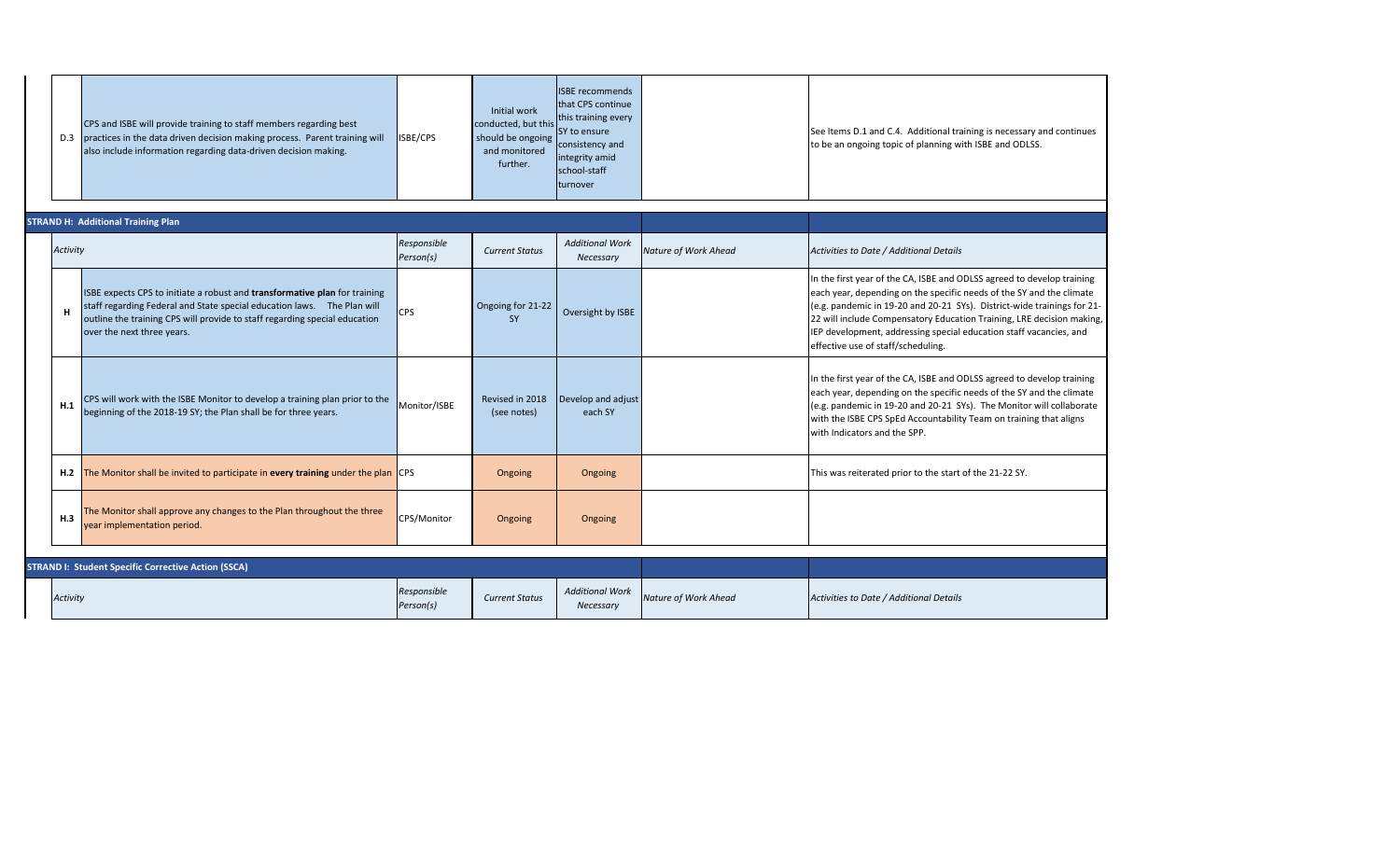|        | The Public Inquiry Team found several instances where CPS practices may<br>have delayed or denied services to individual students. It is ISBE's<br>expectation that the students whose services were delayed or denied as a<br>result of the practices that were inconsistent with IDEA Part B must be<br>identified, and opportunities to remedy the delay or denial must be offered CPAA, and<br>when appropriate. | ISBE/CPS (in<br>partnership and<br>communication<br>with the CTU,<br>Advocate rep's. | Commenced and<br>continues                                                                                                        | CPS is expected to<br>finalize its contract<br>with a Claims<br>Administrator to<br>commence the<br>to obtain monetary-<br>based remedies.                                                                                                                                 | Review and approve: CPS' claims<br>administration process, updated<br>communications to families, marketing<br>process for families plan, deadlines, and tracking process. | SSCA numbers (i.e. numl<br>for remedies) were dism<br>stakeholders consistentl<br>process. As such, stakeh<br>shift from SSCA meeting<br>remedy) to automatic re<br>meetings. Shortly befor<br>proposal and also propo<br>model (e.g. tutoring, the<br>remedy model. Public C<br>in late September. |
|--------|----------------------------------------------------------------------------------------------------------------------------------------------------------------------------------------------------------------------------------------------------------------------------------------------------------------------------------------------------------------------------------------------------------------------|--------------------------------------------------------------------------------------|-----------------------------------------------------------------------------------------------------------------------------------|----------------------------------------------------------------------------------------------------------------------------------------------------------------------------------------------------------------------------------------------------------------------------|----------------------------------------------------------------------------------------------------------------------------------------------------------------------------|-----------------------------------------------------------------------------------------------------------------------------------------------------------------------------------------------------------------------------------------------------------------------------------------------------|
| 1.1    | ISBE and CPS will work to devise a plan to ID students whose services were<br>delayed or denied. Subject to the approval of the U.S. DOE's Office of<br>Special Education Programs (OSEP) the plan will include at least the<br>following:                                                                                                                                                                           | ISBE/CPS                                                                             | Complete                                                                                                                          | These families<br>must be<br>successfully<br>informed of the<br>shift to monetary<br>remedies, as they<br>may submit a claim<br>for additional<br>money if there is a<br>balance or submit a<br>claim if they were<br>originally denied a<br>remedy via an SSCA<br>meeting |                                                                                                                                                                            | Families who received a<br>respective area (e.g. par<br>for the "balance;" famili<br>and were denied a reme<br>area for which they wer                                                                                                                                                              |
| 1.1.a. | A process for IEP teams to follow to examine the delay/denial of services<br>and determine remedial opportunities;                                                                                                                                                                                                                                                                                                   | <b>CPS</b>                                                                           | The process has<br>now only applies to<br><b>ODLSS SSCA teams</b><br>who are holding<br>parent-requested<br><b>SSCA Meetings.</b> | been modified and ODLSS SSCA Teams<br>must still hold<br>parent-requested<br><b>SSCA meetings</b><br>with ISBE oversight.                                                                                                                                                  |                                                                                                                                                                            |                                                                                                                                                                                                                                                                                                     |
|        | A process that will allow ISBE to choose a sampling of IEPs from the schools<br>I.1.b. it ID'd as most affected by CPS's policies and procedures and initiating a<br>review of the delay/denial of services and remedial opportunities;                                                                                                                                                                              | Monitor Team                                                                         | No longer applies                                                                                                                 |                                                                                                                                                                                                                                                                            |                                                                                                                                                                            | This analysis may still oc<br>training must occur at th<br>ODLSS to ensure new pr<br>delays/denials in the sar                                                                                                                                                                                      |

Ibers of families that were being found eligible nal in the 20-21 SY, and ISBE/external ly identified and outlined flaws in ODLSS' SSCA nolders, with ISBE's endorsement, proposed a gs (that determined eligibility for an SSCA emedies to all who were slated to have SSCA re the start of the 21-22 SY, CPS agreed to this psed to shift remedies from a services-based erapies etc.) to a flat-rate monetary-based Comments closed on these proposed revisions

I remedy less than the flat-rate amount for the rapro, ESY, transportation) may submit a claim ies who were had an automatic SSCA meeting edy may also submit a claim for the respective re identified.

ccur, but ISBE maintains that **forward-looking** he school level, as well as ongoing oversight of rocedures and policies are not perpetuating me or other areas of special education.